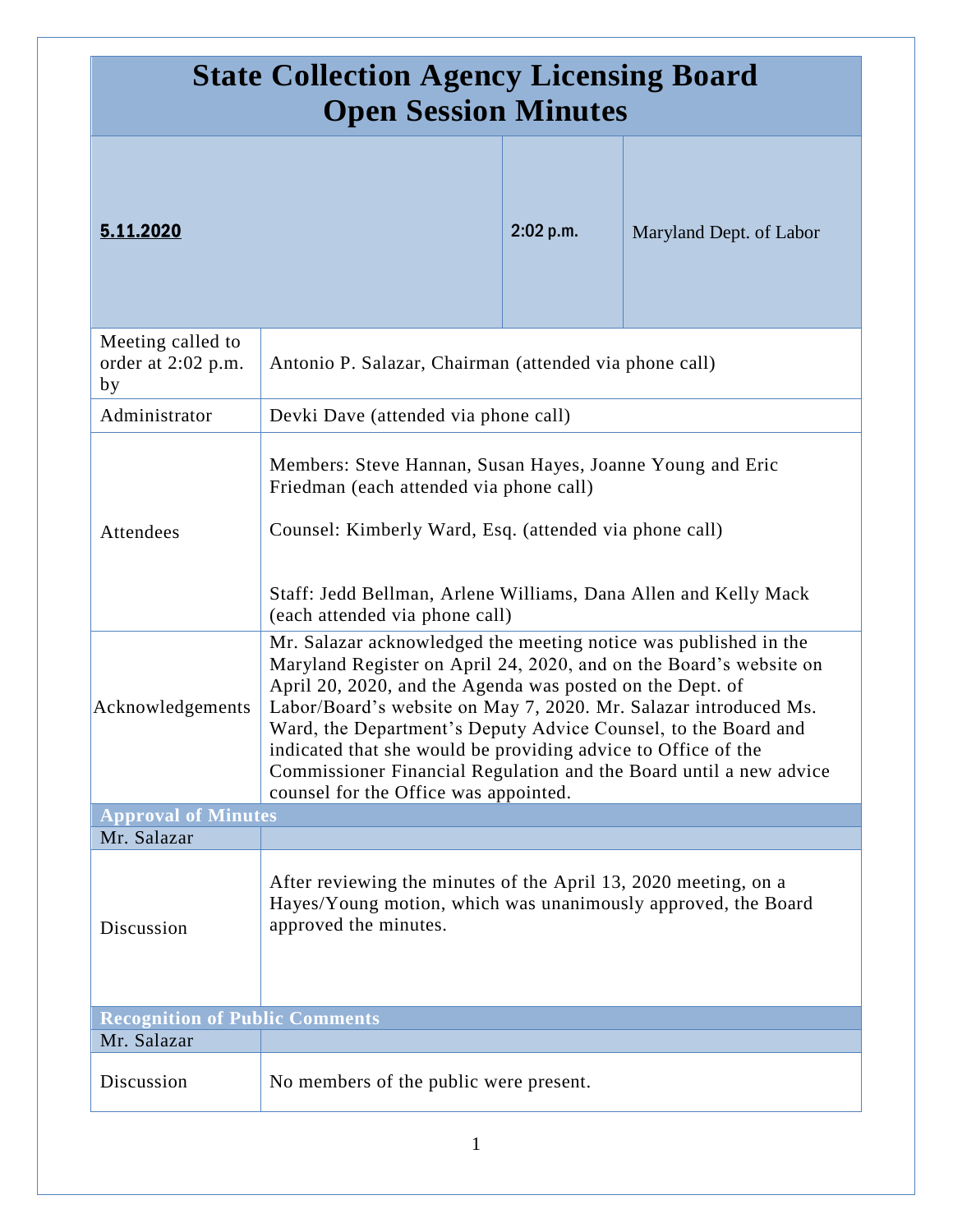| 1. Non-Depository Licensing Unit Report |                                                                                                                                                                                                                                                                                                                                                                                                                                                                                                                                                                                                                                                                                                                                                                                                                                                                                                                                                                                                                                                                                                                                                                                                                                                                                                                                                                             |  |
|-----------------------------------------|-----------------------------------------------------------------------------------------------------------------------------------------------------------------------------------------------------------------------------------------------------------------------------------------------------------------------------------------------------------------------------------------------------------------------------------------------------------------------------------------------------------------------------------------------------------------------------------------------------------------------------------------------------------------------------------------------------------------------------------------------------------------------------------------------------------------------------------------------------------------------------------------------------------------------------------------------------------------------------------------------------------------------------------------------------------------------------------------------------------------------------------------------------------------------------------------------------------------------------------------------------------------------------------------------------------------------------------------------------------------------------|--|
| Mr. Salazar                             |                                                                                                                                                                                                                                                                                                                                                                                                                                                                                                                                                                                                                                                                                                                                                                                                                                                                                                                                                                                                                                                                                                                                                                                                                                                                                                                                                                             |  |
| Discussion                              | Mr. Salazar and Ms. Williams presented the Non-Depository<br>Licensing Unit. Mr. Salazar advised the Board that each entity's<br>application and supporting materials for licensure had been<br>reviewed and found to have satisfied the licensing qualifications<br>as set forth in Ms. Yates' Memo. Mr. Salazar proceeded to<br>recommend that the Board issue collection agency licenses to the<br>following entities: Sutherland Global Collection Services, LLC<br>(branch), Sutherland Global Collection Services, LLC (branch),<br>Sutherland Global Collection Services, LLC (branch), EZ<br>Financial Solutions, LLC, Logicoll, LLC, Minute Man Recovery,<br>Ingenuity RM, LLC, Encore Receivables Management, Inc.,<br>Residential Realty Group, Inc, and Imagine Financial.<br>On a Hayes/Young motion, which was unanimously approved, the<br>Board voted to issue licenses to all recommended applicants.<br>Ms. Yates also informed the Board that there were ten change in<br>control requests: Collection Management Company, Monterey<br>Financial Services, LLC, Reunion Student Loan Finance<br>Corporation, Harvard Collection Services, LLC, First Investors<br>Servicing Corporation, Paramount Capital Group, LLC, Sprint<br>Spectrum, LP, Credit Bureau Collection Services, Inc, National<br>Credit Adjusters, L.L.C., and Reviver Financial, LLC. |  |

| 2. Consumer Services Unit Report |                                                                                                                                                                                                                                                                                                                                                                                                                                                                                                                                                                     |  |
|----------------------------------|---------------------------------------------------------------------------------------------------------------------------------------------------------------------------------------------------------------------------------------------------------------------------------------------------------------------------------------------------------------------------------------------------------------------------------------------------------------------------------------------------------------------------------------------------------------------|--|
| Mr. Salazar                      |                                                                                                                                                                                                                                                                                                                                                                                                                                                                                                                                                                     |  |
| <b>Discussion</b>                | Mr. Salazar presented the Consumer Services Unit Complaint Report.<br>Mr. Salazar advised that the Unit had received 104 total complaints<br>during the fiscal year-to-date, 26 of which are open and 95 of which<br>are closed. Further, Mr. Salazar compared complaints by fiscal year,<br>noting a declining trend from 2013 through 2019 from 615, 504, 375,<br>261, 205 and 181, respectively, but an increase to 104 for fiscal year<br>2020. Ms. Hayes mentioned that she believed more Consumer<br>complaints would come as the COVID-19 crisis progressed. |  |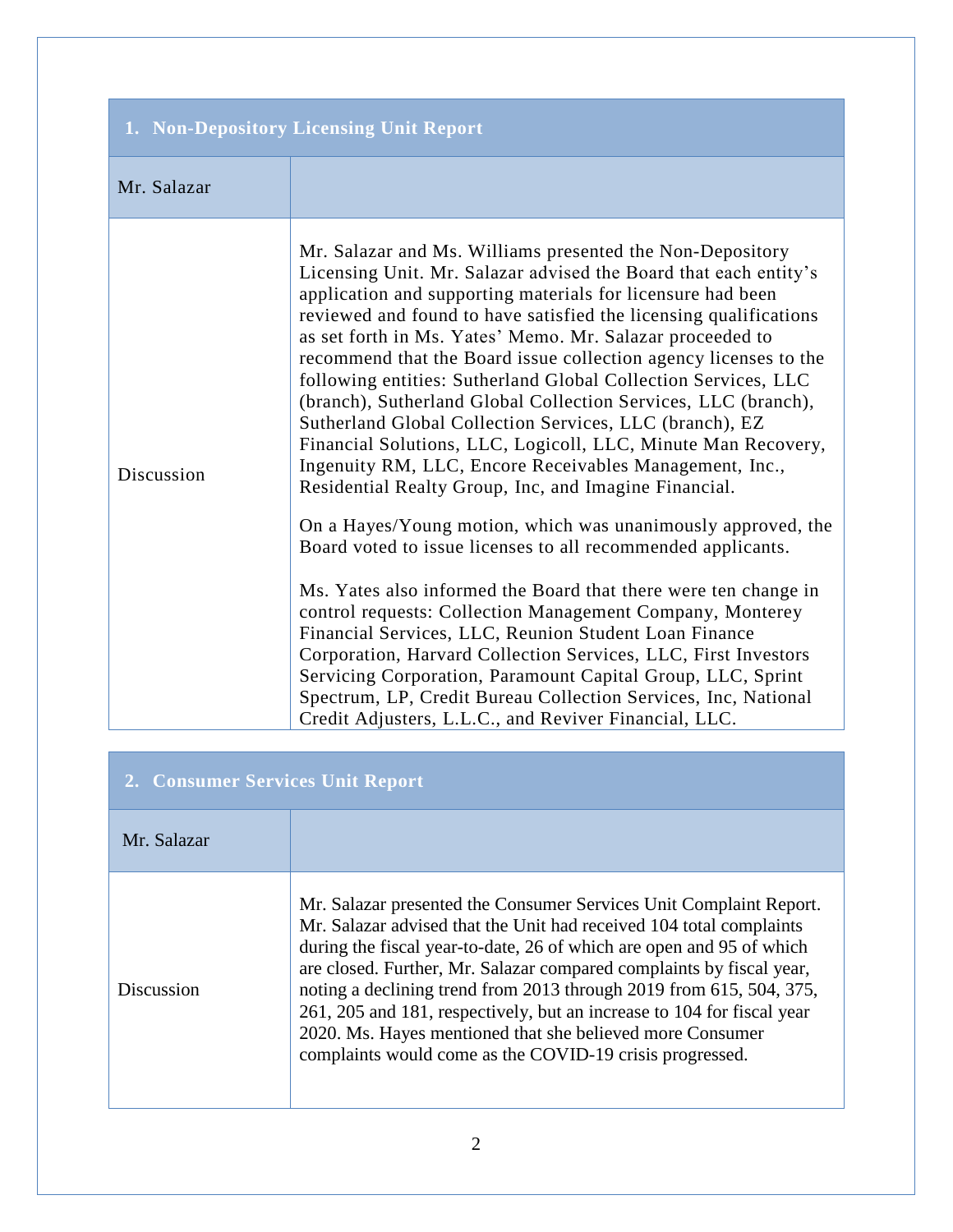| 3. Enforcement Unit Report |                                                                                                                                 |
|----------------------------|---------------------------------------------------------------------------------------------------------------------------------|
| Ms. Allen                  |                                                                                                                                 |
| Discussion                 | Ms. Allen presented the Enforcement Unit report. She reported that<br>there are 7 collection agency cases in pre-charge status. |

| 4. Collection Advisory Draft |  |  |
|------------------------------|--|--|
| Mr. Bellman                  |  |  |

| Discussion | Mr. Bellman noted that the Collection Advisory draft had been sent to<br>State Collection Agency Board members. Mr. Bellman explained that<br>the Collection Advisory is intended for all licensed Maryland<br>collection agencies that are collecting consumer claims and that it was<br>revised from the previous draft version that had been shared with the<br>Board. Mr. Bellman further explained that the guidance in this advisory<br>is intended to clarify the Board's expectation about certain factors that<br>will be part of the Board's assessment of an applicant or licensee's<br>general fitness to warrant the belief that the business will be conducted<br>lawfully, honestly, fairly, and effectively. Mr. Bellman mentioned that<br>the Maryland Collection Agency Licensing Board strongly encourages<br>all collection agencies doing business in Maryland to review this<br>advisory as they go about their business of collecting on consumer<br>claims in Maryland. There was no discussion.<br>On a Hayes/Young motion, which was unanimously approved, the<br>Board voted to issue collection agency advisory. |
|------------|----------------------------------------------------------------------------------------------------------------------------------------------------------------------------------------------------------------------------------------------------------------------------------------------------------------------------------------------------------------------------------------------------------------------------------------------------------------------------------------------------------------------------------------------------------------------------------------------------------------------------------------------------------------------------------------------------------------------------------------------------------------------------------------------------------------------------------------------------------------------------------------------------------------------------------------------------------------------------------------------------------------------------------------------------------------------------------------------------------------------------------------------|
|            |                                                                                                                                                                                                                                                                                                                                                                                                                                                                                                                                                                                                                                                                                                                                                                                                                                                                                                                                                                                                                                                                                                                                              |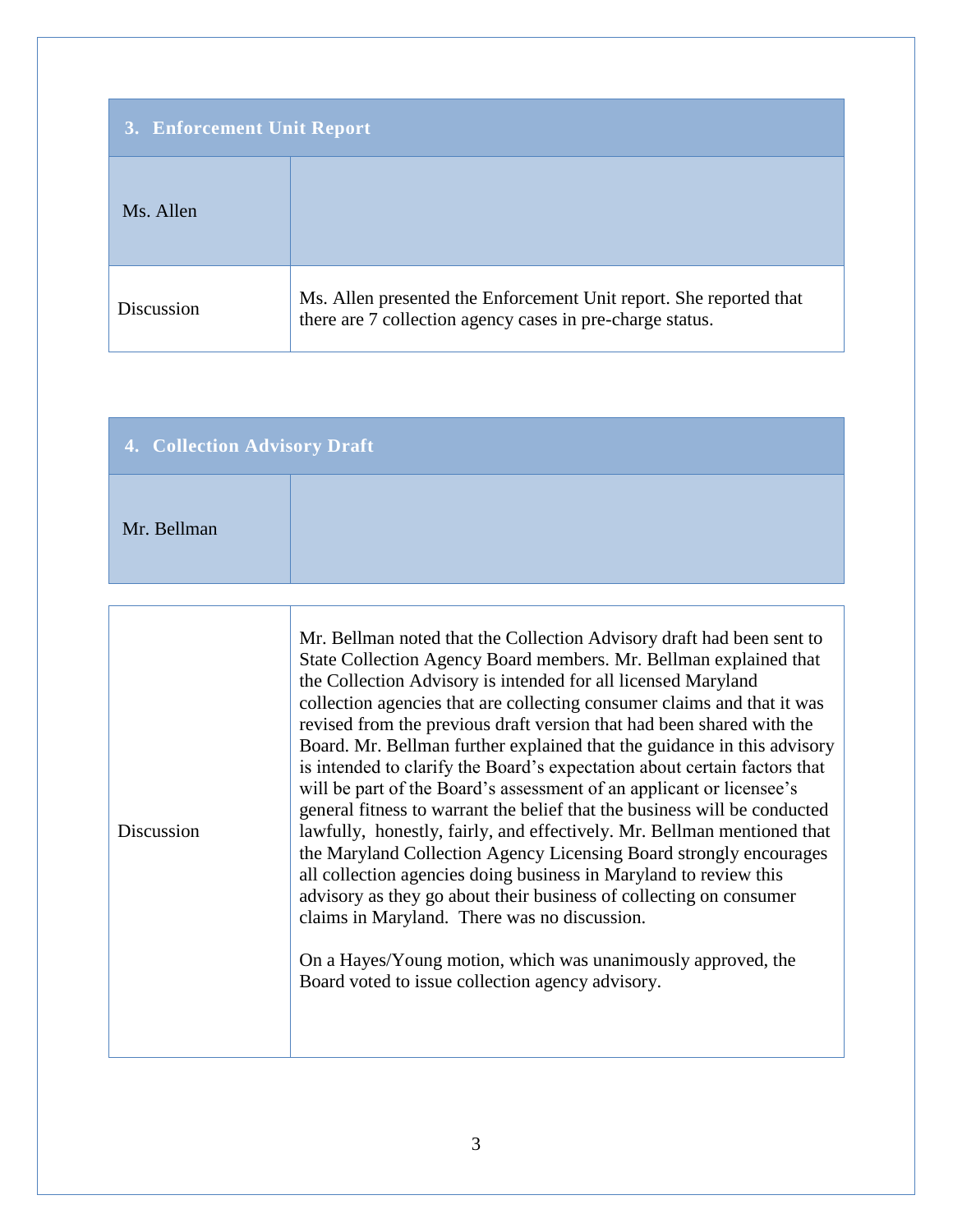## **5. COVID-19 Advisories**

## Mr. Charland

Discussion

Mr. Salazar mentioned that this item was a follow-up item to Ms. Hayes' suggestion at the last meeting. Mr. Charland had drafted a proposed Advisory regarding Collection Agencies Ceasing Activity which was sent to all Board members. During the discussion of the impact the business closure was having on small businesses, Ms. Hayes noted that the impact was going to be uneven. She described how her business had laid off her all employees except one essential employee and that due to the drop in expenses her business had managed to show a profit last month. Ms. Hayes mentioned that her company is financially strong and they have amassed months of emergency funds to survive in COVID-19 emergency. She noted other companies might not be so fortunate. Ms. Young mentioned that she had also laid off her staff because of COVID-19 crisis, but after seeing an increase in consumer's calls, she had to talk to some of her staff regarding taking the consumers phone calls. Ms. Young mentioned that her company is not mailing any notices; they are only responding to consumers. She noted that her company does medical billing, and such agencies and collection agencies generally, are often able to assist consumers in solving billing problems. Ms. Hayes recognized that Mr. Charland had done a great job in drafting comprehensive guidelines that would prove helpful for collection agencies.

On a Young/Hayes motion, which was unanimously approved, the Board voted to issue collection agency ceasing advisory.

## **6. Recent Connecticut Student Loan Court Decisions**

## Mr. Bellman

|            | Mr. Bellman advised the Board that there were two recently decided        |
|------------|---------------------------------------------------------------------------|
|            | cases involving student loan servicers. He explained that in the first    |
|            | case in which the State of Connecticut was seeking documents from a       |
|            | student loan servicer that the Court decided that since licensing of      |
| Discussion | federal student loan servicers was pre-empted by federal law and          |
|            | Connecticut law did not provide any consumer protection authority for     |
|            | the State to act against student loan servicers, the State of Connecticut |
|            | could not obtain servicer student loan documents. Mr. Bellman stated      |
|            | that the other case associated with student loan servicers was out of     |